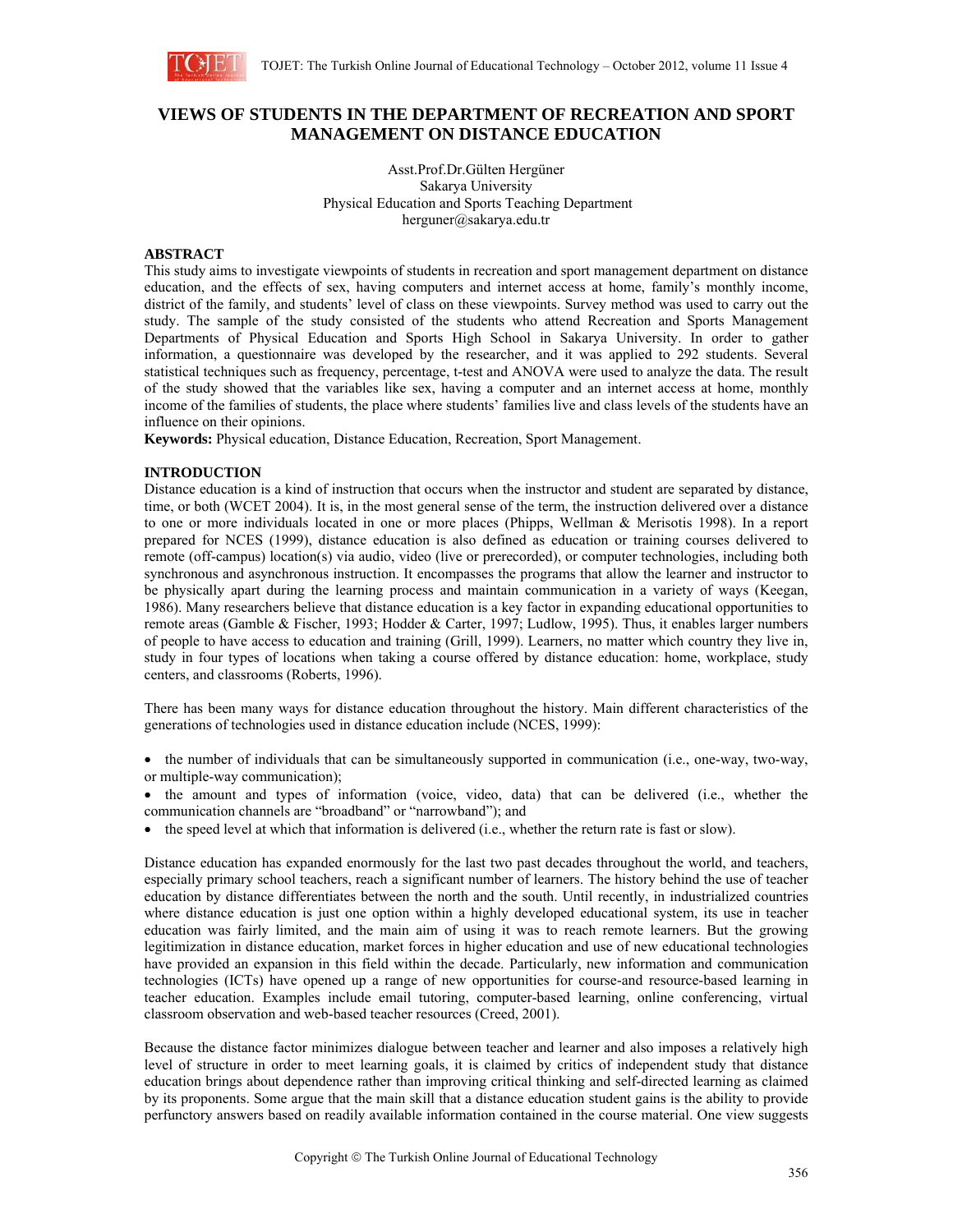

that distance education is rigidly prescriptive and creates dependency; another argues that it promotes autonomy and encourages self-directed approaches to learning (Beaudoin, 1990).

Although online education has increased, there are some challenges. Teaching in distance education is not the same as teaching in a face-to-face environment; administration of distance education programs requires different experiences; and for students, learning online is not like the ones in face-to face environments. Due to growing demands in distance education and the unique experience it provides, it is important for educational authorities to be aware of the benefits, difficulties, and challenges of distance education (Mupinga, 2005). The task of the distance instructor or mentor is much more than just to grade submitted materials of students. Normally, the process of instruction involves (MacKenzie, Christensen & Rigby, 1968):

- Deciding whether the students are ready to learn or not,
- Monitoring student progress toward desired objectives,
- Recognizing the difficulties that students experience in learning process,
- Encouraging students for further efforts,
- Evaluating the quality of learning, and
- Assigning a grade to estimate learning outcomes.

### **Distance Education in Physical Education**

Improvements in the computer technology have made class activities easier for students and increased the motivation of students. Additionally, technologies in distance education can be seen as a way to facilitate learning and to improve interaction with the students in Physical Education (Yaman, 2009). The students in Physical Education Departments can cooperate with the students from other departments or schools and can make projects via internet (Mohnsen, 2001; Sheingold & Hadley 1990). Owing to the effects of constructivist view, distance education has changed the role of the students and teachers in traditional learning process. (İşman, 2004). For instance, forums on the internet can increase group interaction, and web-pages can enable students to reach lots of information easily. In today's world, with modern education, we mean environments which have no place limitation and contribute to the development of individuals regardless of place and time. (Yaman, 2008). In order to be sure of its efficiency, this contribution must be very fast using all the technological innovations and it must be joyful and meet the requirements of the contemporary world (Yaman, 2008). Using e-mail is a beneficial way for informal communication among teachers as well (Knapper, 2001). The use of internet in physical education enables the information to spread fast, improves communicative and writing skills, and facilitates motivation for learning (Yaman, 2009).

The aim of this study is to investigate the viewpoints of students in Recreation and Sport Management Departments in distance education, and the effects of sex, having a computer and an internet access at home, family's monthly income, district of the family, and students' level of class on these viewpoints.

### **METHOD**

### **Research Scale**

For this study, 28 items were used in a fivefold Likert-type scale to mesure the competency areas on computer. The students who participated in the research graded items 1-5 points in which they are required to choose one of the alternatives between Strongly Disagree, Disagree, Neutral, Agree and Strongly Agree according to their views. In the analysis, grading was made as Strongly Disagree=1, Disagree=2, Neutral =3, Agree=4 and Strongly Agree=5.

### Reliability of the Scale

It is enough to find a Cronbach Alpha value higher than 60 in order for the scale to be reliable. In the distance education scale that was designed for this research, Cronbach Alpha value was found 0,895 for the Recreation Department, and 0,887 for the Sport Management Department. This scale was seen as highly reliable.

### Research Data

Datas used in this research are obtained from the distance education scale that was applied to 292 students studying at Sakarya University Physical Education Sport College, Recreation and Sport Management Departments in the academic years of 2009-2010. After the scale was applied, an evaluation was made on the variables like sex, level of class, district of the family, monthly income of the family, having a computer and an internet access at home.

### The Statistical Method of the Research

Qualitative and quantitative research methods were used in this research. SPSS available statistical program was used for the section analysis of the scale. Each skill area was evaluated by frequency, percentage and average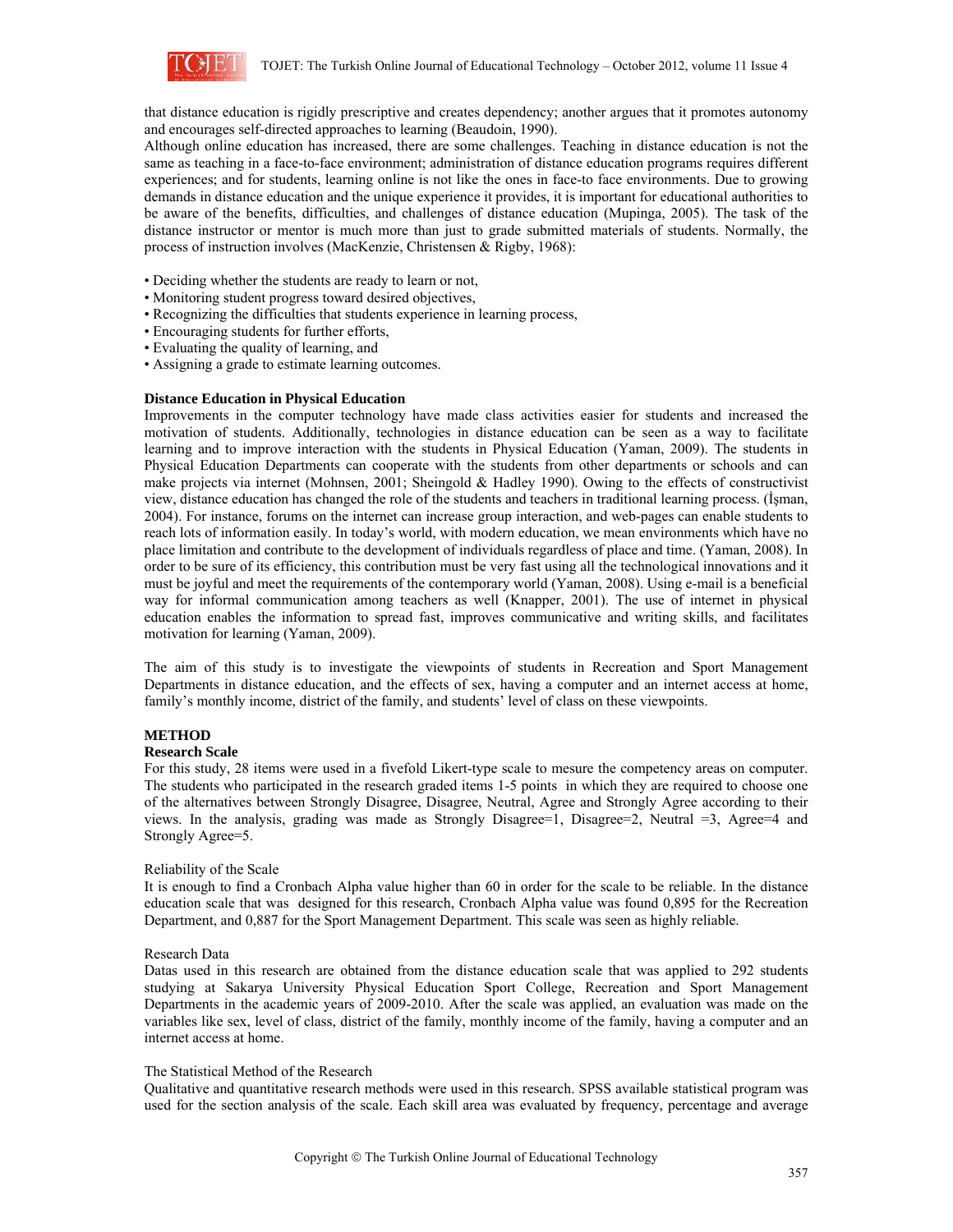

values within itself and according to sex, level of class, district of the family, monthly income of the family, having a computer and an internet access at home variables. In the last section, each individual's total points in the scale was analyzed and evaluated according to sex, level of class, district of the family, monthly income of the family, having a computer and an internet access at home. For each variable, the frequency and percentage ranks were given, and furthermore Independent Samples T-Test and ANOVA were used in order to find the correlation between two variables.

# **FINDINGS**

# **Demographic Situations of the Participants**

|                               |                 | <b>RECREATION</b> | MANAGEMENT |               |  |  |  |  |  |
|-------------------------------|-----------------|-------------------|------------|---------------|--|--|--|--|--|
| Variables                     | N               | $\frac{0}{0}$     | N          | $\frac{0}{0}$ |  |  |  |  |  |
| <b>Sex</b>                    |                 |                   |            |               |  |  |  |  |  |
| Female                        | 57              | 41,3              | 71         | 46,1          |  |  |  |  |  |
| Male                          | 81              | $\overline{58,7}$ | 83         | 53,9          |  |  |  |  |  |
| Total                         | 138             | 100               | 154        | 100           |  |  |  |  |  |
| Level of Class                |                 |                   |            |               |  |  |  |  |  |
| $\mathbf{1}$                  | 40              | 29,0              | 41         | 26,6          |  |  |  |  |  |
| $\overline{2}$                | $\overline{35}$ | 25,4              | 36         | 23,4          |  |  |  |  |  |
| $\overline{3}$                | 31              | 22,5              | 34         | 22,1          |  |  |  |  |  |
| $\overline{4}$                | $\overline{32}$ | 23,2              | 43         | 27,9          |  |  |  |  |  |
| Total                         | 138             | 100               | 154        | 100           |  |  |  |  |  |
| District of the Family        |                 |                   |            |               |  |  |  |  |  |
| Province                      | 81              | 58,7              | 99         | 64,3          |  |  |  |  |  |
| County                        | 47              | 34,1              | 40         | 26,0          |  |  |  |  |  |
| Village                       | 10              | 7,2               | 15         | 9,7           |  |  |  |  |  |
| Total                         | 138             | 100               | 154        | 100           |  |  |  |  |  |
| Monthly Income of the Family  |                 |                   |            |               |  |  |  |  |  |
| 400 TL and down               | 23              | 16,7              | 23         | 14,9          |  |  |  |  |  |
| 401-800 TL                    | 51              | 37,0              | 52         | 33,8          |  |  |  |  |  |
| 801-1001 TL                   | 32              | 23,2              | 36         | 23,4          |  |  |  |  |  |
| 1001-1500 TL                  | 13              | 9,4               | 20         | 13,0          |  |  |  |  |  |
| 1501 TL and up                | 19              | 13,8              | 23         | 14,9          |  |  |  |  |  |
| Total                         | 138             | 100               | 154        | 100           |  |  |  |  |  |
| Is there a computer?          |                 |                   |            |               |  |  |  |  |  |
| Yes                           | 77              | 55,8              | 91         | 59,1          |  |  |  |  |  |
| No                            | 61              | 44,2              | 63         | 40,9          |  |  |  |  |  |
| Total                         | 138             | 100               | 154        | 100           |  |  |  |  |  |
| Is there any Internet Access? |                 |                   |            |               |  |  |  |  |  |
| Yes                           | 68              | 49,3              | 75         | 48,7          |  |  |  |  |  |
| No                            | 70              | 50,7              | 79         | 51,2          |  |  |  |  |  |
| Total                         | 138             | 100               | 167        | 100           |  |  |  |  |  |

# **Table 1. Demographic Situations of the Participants**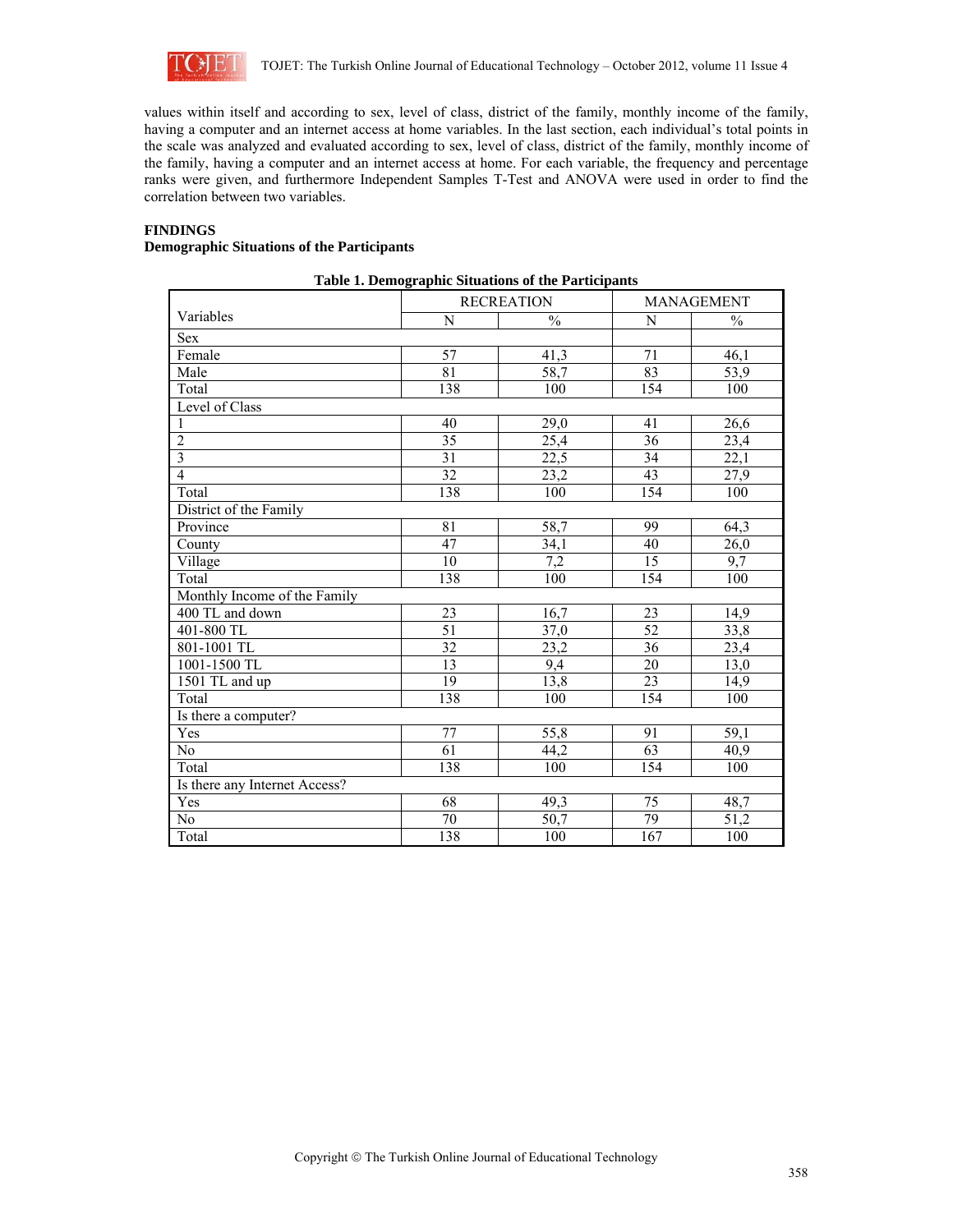

# **Statement Analysis**

|                                                                                                 | <b>RECREATION</b> |                  |                  |                  |                  | SPORT MANAGEMENT  |                  |                  |                  |                |
|-------------------------------------------------------------------------------------------------|-------------------|------------------|------------------|------------------|------------------|-------------------|------------------|------------------|------------------|----------------|
|                                                                                                 | Strongly Disagree | Disagree         | Undecided        | Agree            | Strongly Agree   | Strongly Disagree | Disagree         | Undecided        | Agree            | Strongly Agree |
| I think distance education is a<br>useful educational system.                                   | 1                 | 6                | $\overline{c}$   | $\mathbf{1}$     |                  | $\boldsymbol{0}$  | 3                | 6                | $\overline{4}$   | 1              |
|                                                                                                 | 22,5              | 26,1             | 23,2             | 22,5             | 5,8              | 13,0              | 34,4             | 23,4             | 22,1             | 7,1            |
| I can get enough feedback about<br>my strength in education thanks to<br>distance education.    |                   | 5                | $\mathbf{0}$     | $\mathbf{1}$     |                  |                   | $\mathbf{1}$     | $\overline{7}$   | $\overline{2}$   |                |
| My opinion on using internet in                                                                 | 5,8               | 25,4             | 29,0             | 37,0             | 2,9              | 4,5               | 26,6             | 30,5             | 33,8             | 4,5            |
| distance education is positive.                                                                 | 3                 | 5                | $\sqrt{2}$       | 8                | $\mathbf{0}$     |                   | $\boldsymbol{0}$ | $\sqrt{2}$       | $\,8\,$          | 8              |
|                                                                                                 | 9,4               | 10,9             | 15,9             | 49,3             | 14,5             | 3,9               | 19,5             | 14,3             | 50,6             | 11,7           |
| I want these kind of<br>implementation methods in all our<br>classes (including the applied     | 5                 | $\mathbf{1}$     | $\sqrt{2}$       | 5                | 5                | 6                 | $\overline{c}$   | $\mathbf{9}$     | $\boldsymbol{0}$ | $\overline{7}$ |
| ones).                                                                                          | 18,1              | 29,7             | 15,9             | 25,4             | 10,9             | 16,9              | 27,3             | 18,8             | 26,0             | 11,0           |
| Distance education provides<br>opportunity for using various<br>internet technologies.          |                   | $\overline{4}$   | 5                | 5                | 7                |                   | $\boldsymbol{0}$ | 9                | $\boldsymbol{0}$ | 6              |
|                                                                                                 | 5,1               | 17,4             | 18,1             | 47,1             | 12,3             | 5,8               | 19,5             | 18,8             | 45,5             | 10,4           |
| Distance education gives more<br>learning responsibility to me.                                 | 8                 | $\boldsymbol{0}$ | 9                | 5                | 6                | $\mathbf{1}$      | 7                | $\overline{7}$   | 9                | $\overline{0}$ |
|                                                                                                 | 13,0              | 36,2             | 21,0             | 18,1             | 11,6             | 13,6              | 37,0             | 24,0             | 18,8             | 6,5            |
| Distance education makes me feel<br>like I am good at an important<br>field.                    | $\boldsymbol{0}$  | $\mathbf{9}$     | $\overline{3}$   | 5                | 1                | $\,8\,$           | $\overline{4}$   | $\sqrt{2}$       | $\overline{3}$   |                |
|                                                                                                 | 14,5              | 35,5             | 16,7             | 25,4             | 8,0              | 11,7              | 35,1             | 27,3             | 21,4             | 4,5            |
| I can get enough feedback about<br>my weaknesses in education thanks<br>to distance education.  | $\overline{4}$    | $\mathbf{1}$     | $\boldsymbol{0}$ | 3                | $\mathbf{0}$     | $\boldsymbol{0}$  | 9                | $\mathbf{0}$     | $\overline{7}$   |                |
|                                                                                                 | 10,1              | 29,7             | 21,7             | 31,2             | 7,2              | 6,5               | 31,8             | 26,0             | 30,5             | 5,2            |
| I think distance education is better<br>than traditional class teaching.                        | 1                 | 9                | 9                | $\boldsymbol{0}$ |                  | $\sqrt{5}$        | 9                | 9                | $\overline{4}$   |                |
|                                                                                                 | 22,5              | 35,5             | 21,0             | 14,5             | 6,5              | 22,7              | 38,3             | 12.3             | 22,1             | 4,5            |
| Having education independent from<br>time and place increases my<br>performance.                | $\overline{2}$    | $\boldsymbol{0}$ | 6                | $\overline{4}$   | 6                | $\sqrt{6}$        | $\overline{c}$   | $\boldsymbol{0}$ | $\mathfrak s$    | $\mathbf{1}$   |
|                                                                                                 | 15,9              | 36,2             | 18,8             | 17,4             | 11,6             | 16,9              | 33,8             | 19,5             | 22,7             | 7,1            |
| I can ask questions that I avoid to<br>ask in class atmosphere thanks to<br>distance education. | $\overline{3}$    | $\boldsymbol{0}$ | $\sqrt{2}$       | 5                | $\,8\,$          | $\mathbf{1}$      | $\tau$           | $\overline{4}$   | $\sqrt{5}$       | 7              |
|                                                                                                 | 9,4               | 21,7             | 8,7              | 47,1             | 13,0             | 7,1               | 24,0             | 15,6             | 42,2             | 11,0           |
| I can improve my learning by<br>asking debative questions.                                      | $\overline{c}$    | $\overline{4}$   | $\,8\,$          | $\tau$           | $\boldsymbol{7}$ |                   | $\mathfrak{Z}$   | $\sqrt{6}$       | 1                | 6              |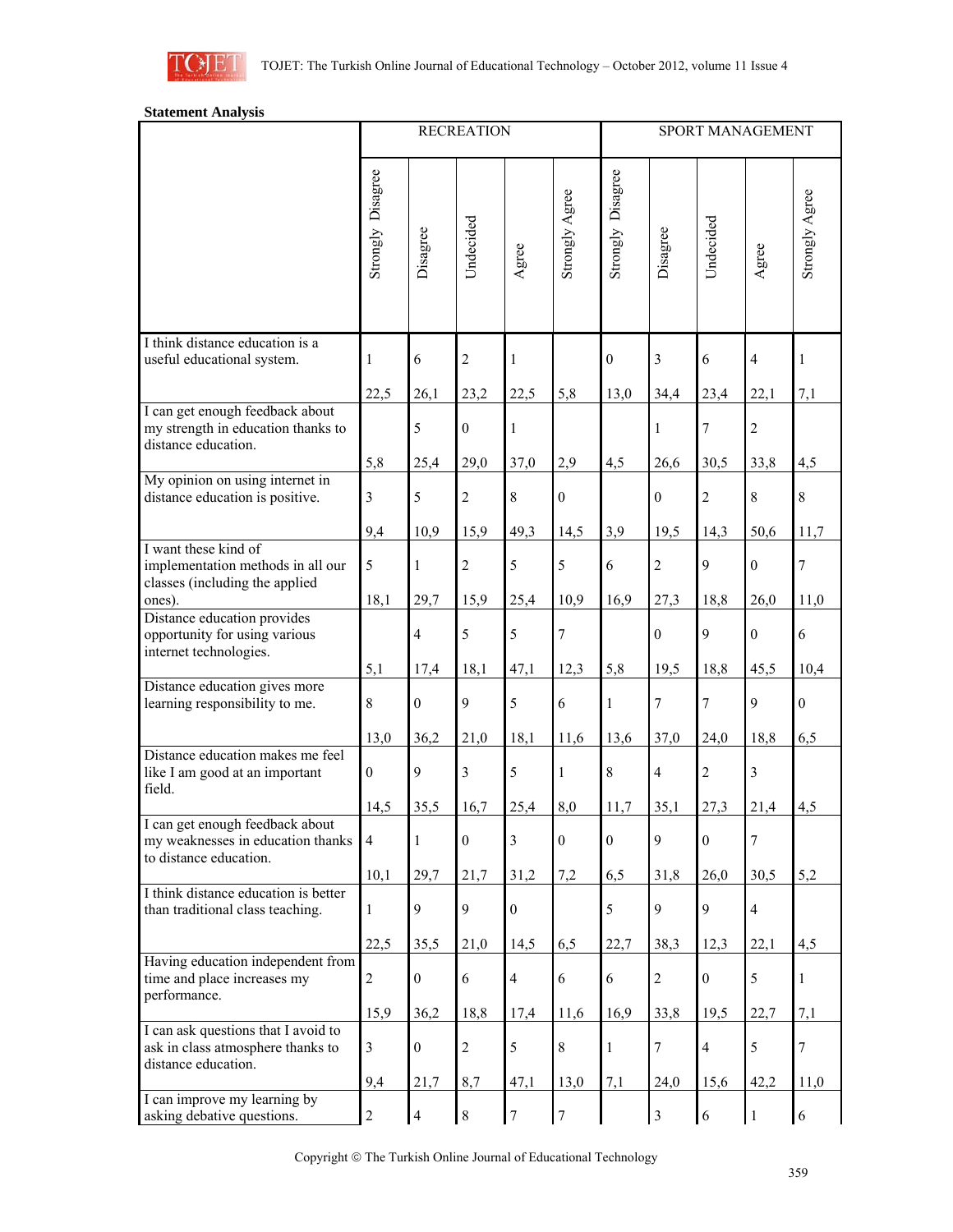

|                                                                                                        | 8,7              | 17,4           | 13,0             | 8,6            | 12,3           | 5,2              | 21,4                    | 23,4             | 39,6                    | 10,4                    |
|--------------------------------------------------------------------------------------------------------|------------------|----------------|------------------|----------------|----------------|------------------|-------------------------|------------------|-------------------------|-------------------------|
| E-mail, talking and debative<br>activities made on electronic<br>bulletin board provide me more        |                  | 3              | $\overline{0}$   | 8              | $\,8\,$        | $\overline{c}$   | 6                       | 3                | $\mathbf{1}$            | $\overline{2}$          |
| perspectives.                                                                                          | 6,5              | 16,7           | 14,5             | 49,3           | 13,0           | 7,8              | 16,9                    | 21,4             | 39,6                    | 14,3                    |
| At distance education, there is no<br>discomfort that I encounter in<br>traditional class atmosphere   | $\overline{4}$   | $\overline{4}$ | $\overline{4}$   | $\overline{4}$ | $\overline{2}$ | $\,8\,$          | 5                       | $\boldsymbol{0}$ | $\,8\,$                 | $\overline{\mathbf{3}}$ |
|                                                                                                        | 10,1             | 31,9           | 17,4             | 24,6           | 15,9           | 11,7             | 29,2                    | 19,5             | 31,2                    | 8,4                     |
| Applied lessons take more time<br>than the ones in traditional class<br>atmosphere                     | 3                | 3              | 8                | $\overline{4}$ | $\mathbf{0}$   | $8\,$            | $\theta$                | 3                | $\mathbf{1}$            | $\overline{2}$          |
|                                                                                                        | 9,4              | 31,2           | 20,3             | 31,9           | 7,2            | 11,7             | 26,0                    | 21,4             | 33,1                    | 7,8                     |
| I think that I have to know the<br>computer softwares very well to<br>have distance education          |                  | 5              | 5                | $\overline{2}$ | 8              | $\mathfrak{Z}$   | 5                       | $\overline{4}$   | 6                       | 6                       |
|                                                                                                        | 5,8              | 10,9           | 10,9             | 52,2           | 20,3           | 8,4              | 22,7                    | 9,1              | 42,9                    | 16,9                    |
| I think that I have to know the<br>computer hardwares very well to<br>have distance education          |                  | $\overline{4}$ | $\overline{3}$   | 6              | $\overline{7}$ | 5                | 7                       | 7                | 6                       | 9                       |
|                                                                                                        | 5,8              | 17,4           | 9,4              | 47,8           | 19,6           | 9,7              | 24,0                    | 11,0             | 42,9                    | 12,3                    |
| I think that I have to know the<br>internet very well to have distance<br>education                    | $\boldsymbol{0}$ | $\overline{4}$ | 9                | 6              | 9              | 5                | $\overline{\mathbf{3}}$ | 7                | 5                       | $\overline{4}$          |
|                                                                                                        | 7,2              | 10,1           | 13,8             | 47,8           | 21,0           | 9,7              | 21,4                    | 11,0             | 42.2                    | 15,6                    |
| Distance education decreases my<br>communication and travelling costs                                  |                  | 3              | $\mathbf{1}$     | $\overline{4}$ | $\mathbf{1}$   | 5                | $\overline{c}$          | $\boldsymbol{0}$ | $\,1$                   | 6                       |
|                                                                                                        | 6,5              | 16,7           | 15,2             | 39,1           | 22,5           | 9,7              | 20,8                    | 19,5             | 33,1                    | 16,9                    |
| Studying at home in distance<br>education process causes<br>motivational problems, parental            | 7                | 7              | 8                | 8              | 8              | 6                | 5                       | 5                | $\boldsymbol{0}$        | $\,8\,$                 |
| conflicts and lack of attention                                                                        | 12,3             | 19,6           | 20,3             | 27,5           | 20,3           | 10,4             | 16,2                    | 29,2             | 32,5                    | 11,7                    |
| I think that in distance education, it<br>will be difficult to communicate<br>with academics           |                  | $\overline{2}$ | 8                | $\mathbf{1}$   | 9              | 6                | 9                       | 6                | 9                       | $\overline{4}$          |
|                                                                                                        | 5,8              | 15,9           | 20,3             | 37,0           | 21,0           | 10,4             | 18,8                    | 10,4             | 44,8                    | 15,6                    |
| I think that in distance education,<br>in-class interaction and debative<br>activities will be lesser. | $\boldsymbol{0}$ | 3              | $\overline{3}$   | 5              | $\overline{7}$ | 5                | $\theta$                | 4                | $\overline{\mathbf{3}}$ | $\overline{c}$          |
|                                                                                                        | 7,2              | 16,7           | 9,4              | 39,9           | 26,8           | 9,7              | 13,0                    | 15,6             | 47,4                    | 14,3                    |
| I think that campus is more useful<br>for job sources and benefits of<br>having the job facilities     |                  | 8              | $\overline{c}$   | 6              | $\overline{3}$ | $\boldsymbol{2}$ | 6                       | 9                | $8\,$                   | 9                       |
|                                                                                                        | 6,5              | 20,3           | 15,9             | 40,6           | 16,7           | 7,8              | 16,9                    | 25,3             | 37,7                    | 12,3                    |
| I think contemporary teaching<br>methods are used in distance<br>education                             | 1                | $\overline{4}$ | 6                | $\mathbf{1}$   | $\sqrt{6}$     |                  | $\mathbf{1}$            | $\boldsymbol{0}$ | 9                       |                         |
|                                                                                                        | 8,0              | 24,6           | 26,1             | 29,7           | 11,6           | 4,5              | 20,1                    | 39,0             | 31,8                    | 4,5                     |
| I think the lessons with distance<br>education will be permanent                                       | 9                | 5              | $\boldsymbol{0}$ | 6              |                | $\sqrt{2}$       | 9                       | 7                | 9                       |                         |
|                                                                                                        | 13,8             | 32,6           | 29,0             | 18,8           | 5,8            | 14,3             | 31,8                    | 30,5             | 18,8                    | 4,5                     |
| I think that lack of school and<br>lesson materials will be provided<br>by distance education          | $\overline{c}$   | 7              | 5                | $\overline{3}$ | $\mathbf{1}$   | 9                | $\overline{2}$          | 6                | 5                       | $\sqrt{2}$              |
|                                                                                                        | 15,9             | 26,8           | 25,4             | 23,9           | 8,0            | 12,3             | 27,3                    | 29,9             | 22,7                    | 7,8                     |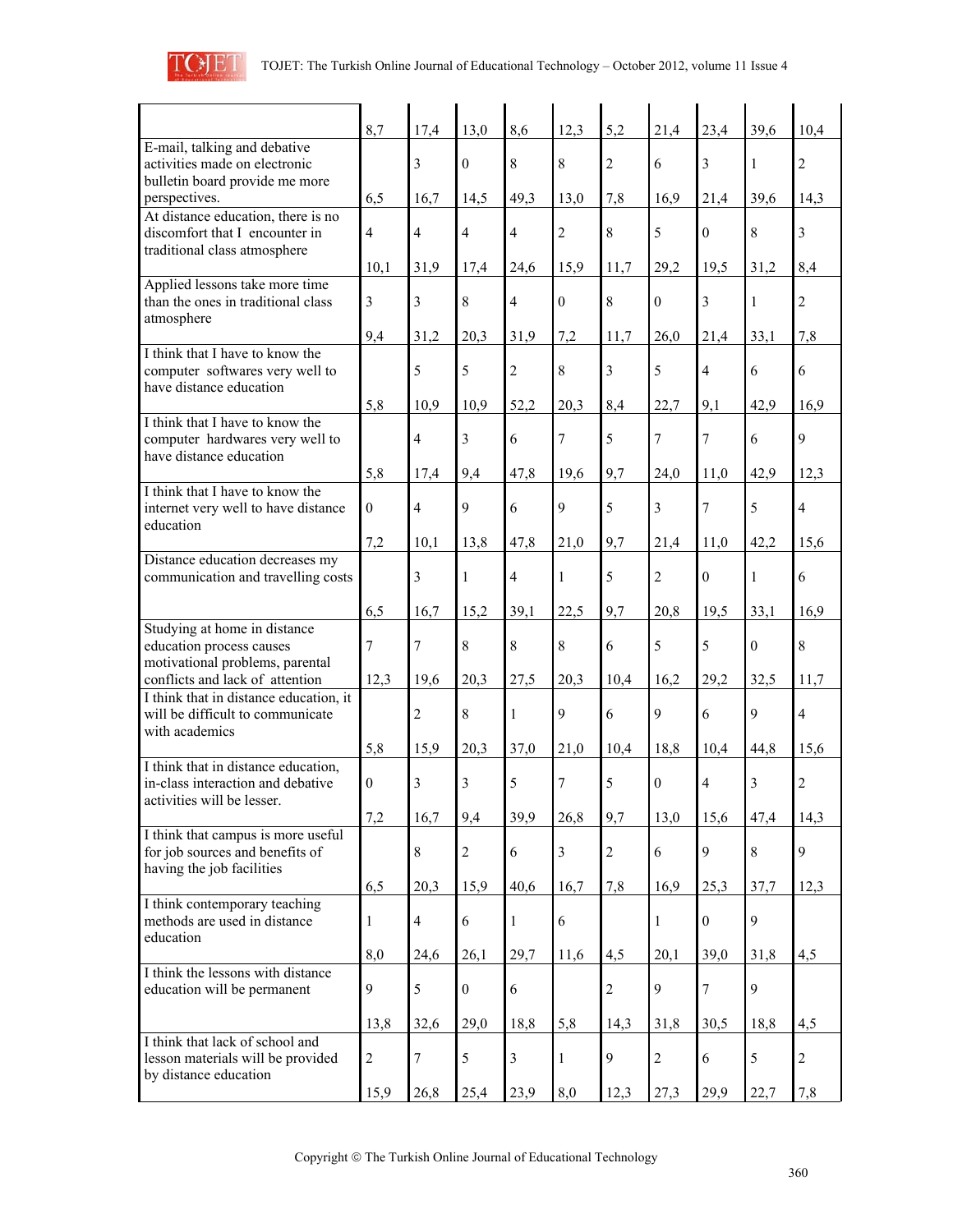

| Students having distance education<br>benefit from library more.                                     |                |      | $\overline{4}$ |      |      |     |      |      |      |      |
|------------------------------------------------------------------------------------------------------|----------------|------|----------------|------|------|-----|------|------|------|------|
|                                                                                                      | 5.8            | 18.1 | 17.4           | 38,4 | 20,3 | 6,5 | 21.4 | 18.8 | 39,0 | 14.3 |
| Thanks to distance education,<br>global education come true and<br>equal opportunity in education is | $\overline{4}$ |      |                |      |      |     |      |      |      |      |
| achieved                                                                                             | 10.1           | 14.3 | 18.1           | 37.7 | 19.6 | 10. | 14.5 | 18.  | 37.7 | 19.6 |

# **T-Test Results on Sex Variable**

As a result of the analysis, it was found that there is a meaningful difference level of P<0,05 among the students studying at Recreation Department according to the sex variable. Female students agreed more with the statement "Distance education gives more learning responsibility to me" at the meaningful level of P=0,034 than the male students.

It was also found that there is a meaningful difference level of  $P<0,05$  according to sex variable among the students studying at Recreation Department. Male students agreed more with the statement "I can ask questions that I avoid to ask in class atmosphere thanks to distance education" at the level of  $P=0,009$  than the female students.

# **T-Test Results on Having a Computer at Home**

As a result of the analysis, it was found that there is a meaningful difference level of P<0,05 according to having a computer at home variable among the students studying at Recreation Department. The students that have a computer at home agreed more with the statement "My opinions on using internet in distance education is positive" at the meaningful level of P=0,043 than the students who do not have.

It was also found that there is a meaningful difference level of  $P<0.05$  among the students studying at Management Department. The students that have a computer at home agreed more with the statement "I can get enough feedback about my weaknesses in education thanks to distance education" at a meaningful level of P=0,048 than the students who do not have.

# **T-Test Results on Having Internet Access at Home**

As a result of the analysis on the students studying at Recreation Department, it was found that there is meaningful difference level of P<0,05 according to having internet access at home variable. The students that have internet access at home agreed more with the statement "My opinions on using internet in distance education is positive" at a meaningful level of P=0,005 than the students who do not have.

It was also found that there is a meaningful difference level of P<0,05 according to having the internet at home variable among the students studying at Management Department. The students that have internet access at home agreed more with the statement "I can get enough feedback about my weaknesses in education thanks to distance education" at a meaningful level of P=0, 46 than the students who do not have.

## **ANOVA Results on Family's Monthly Income**

As a result of the ANOVA, it was found that there is a meaningful difference level of P<0,05 on the statements "I think that I have to know how to use internet thoroughly to have distance education" and "Studying at home in distance education process, causes motivational problems, parental conflicts and lack of attention" according to family's monthly income variable among the students studying at Recreation Department.

According to LSD test results that was carried out to find which group created this difference, it was found that the students whose family income is 400TL and less  $(P=0.005)$  and between 801TL-1000 TL  $(P=0.024)$  gave more positive answers to the statement "I think that I have to know how to use internet thoroughly to have distance education" than the students whose family income is between 401TL-800TL. According to LSD test result about the statement "Studying at home in distance education process, causes motivational problems, parental conflicts and lack the attention", the students whose family income is 400TL and less (P=0.003) and between 801TL-1000TL (P=0,017) meaningfully agreed more with the statement than the ones 401TL-800TL.

However, as a result of the ANOVA, it was found that there is no meaningful difference according to family income variable of the students studying at the Management Department.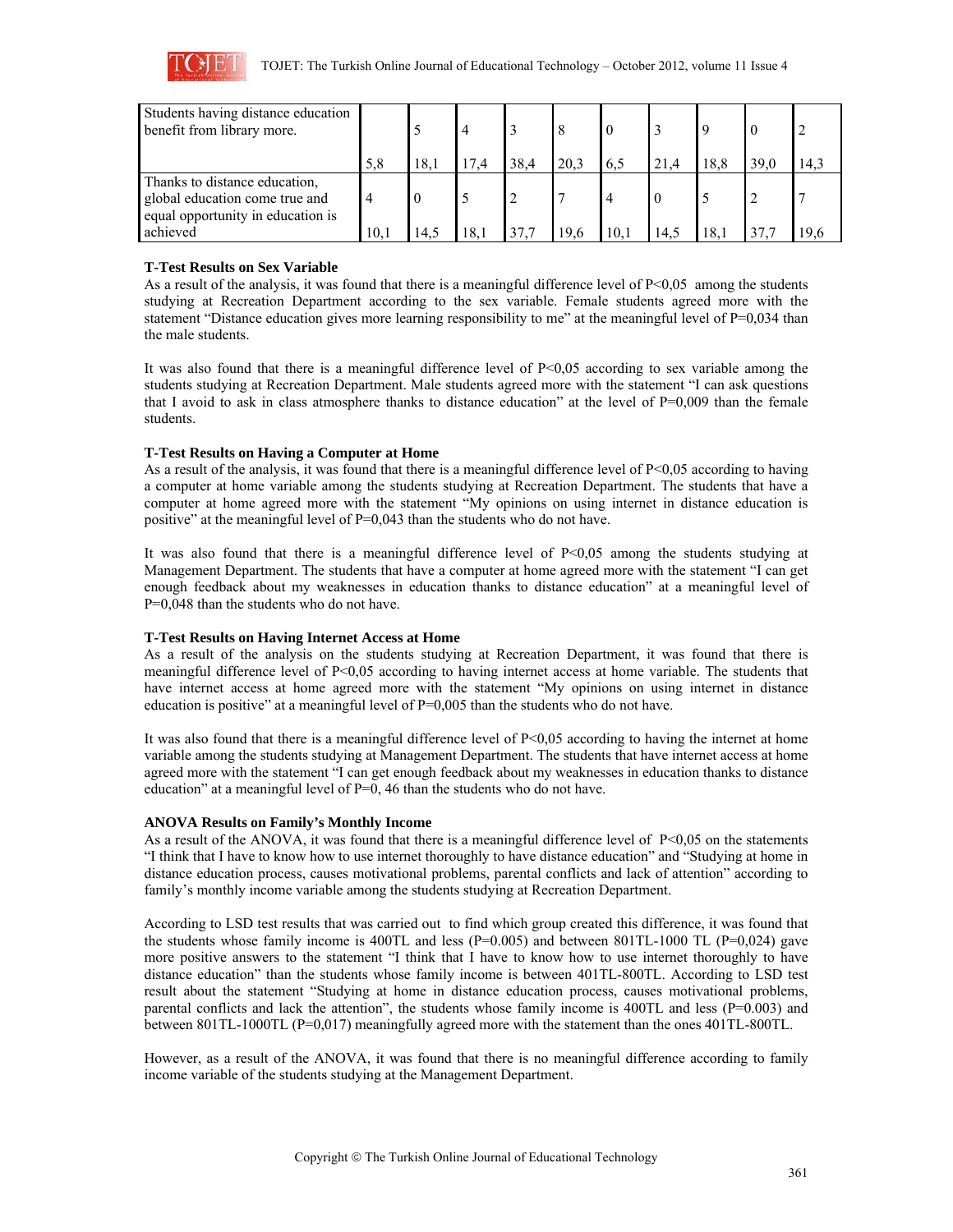

### **ANOVA Results on the District of the Family**

It was found that there is a meaningful difference level of P<0,05 according to district of the family variable among the students studying at the Recreation Department regarding the statements "I want these kind of implementation methods in all our classes (including the applied ones)" and "I think that campus is more useful for job sources and benefits of having the job facilities".

According to LSD test results was carried out to find out which group created the difference, it was found that the students whose family district were county gave more positive answers to the statement "I want these kind of implementation methods in all our classes (including the applied ones)" than the students whose family district were province and village at meaningful levels respectively  $P=0,008$  and  $P=0,001$ .

According to LSD test results regarding the statement "I think that campus is more useful for job sources and benefits of having the job facilities", the students whose family districts are province meaningfully  $(P=0,009)$ agreed more with the above statement than the students whose family districts are county.

However, according to ANOVA results, it was found that there is no meaningful difference according to family's district variable among the students studying at the Management Department.

### **ANOVA Results on Class Variable**

As a result of the ANOVA for the Recreation Department, it was found that there is a meaningful difference level of P<0,005 in the statements " I think distance education is a useful educational system.", "I can get enough feedback about my strength in education thanks to distance education", "I can get enough feedback about my weaknesses in education thanks to distance education", "Distance education decreases my communication and travelling costs", "I think that in distance education, in-class interaction and debative activities will be less" and "I think that contemporary teaching methods are used in distance education".

According to the LSD test result regarding the statement "I think that distance education is a useful educational system", it was identified that 2nd class students agreed with the statement more than the 1st and 3rd class students at meaningful levels respectively  $P=0,001$  and  $P=0,019$ . Besides, 4th class students agreed more with the above statement at a meaningful level of P=0,005 than the 1st class students.

According to the LSD test result regarding the statement "I can get enough feedback about my strength in education thanks to distance education" it was identified that 2nd class students agreed more with the above statement than the 1st, 3rd and 4th class students at meaningful levels respectively P=0,005, P=0,015 and P=0,019.

According to the LSD test result regarding the statement "I can get enough feedback about my weaknesses in education thanks to distance education" it was identified that 2nd class students agreed more with the above statement than the 1st and 3rd class students at meaningful levels respectively P=0,014 and P=0,004.

According to the LSD test that was carried out for the item "Distance education decreases my communication and travelling costs" , it was identified that 2nd class, 3rd class and 4th class students agreed more with the above statement than the 1st class students at meaningful levels respectively P=0,008, P=0,003 and P=0,008.

According to the LSD test that was carried out for the statement "I think that at distance education, in-class interaction and debative activities will be less", it was identified that 2nd class, 3rd class and 4th class students agreed more with the above statement than the 1st class students at meaningful levels respectively  $P=0,023$ ,  $P=0,002$  and  $P=0,000$ .

According to the LSD test that was carried out for the statement "I think that contemporary teaching methods are used in distance education" it was identified that 2nd class students agreed more with the above statement than the 1st and 3rd class students at meaningful levels respectively  $P=0.021$  and  $P=0.015$ .

As a result of the ANOVA made for the Management Department, it was found that there is a meaningful difference at the level of P<0,005 regarding the statements "I think that distance education is a useful educational system", "I want these kind of implementation methods in all our classes (including the applied ones)", "Distance education gives more learning responsibility to me", "I can get enough feedback about my weaknesses in education thanks to distance education", "I think that it is better than traditional class teaching", "I can improve my learning by asking debative questions" and "Applied lessons take more time than the ones in traditional class atmosphere".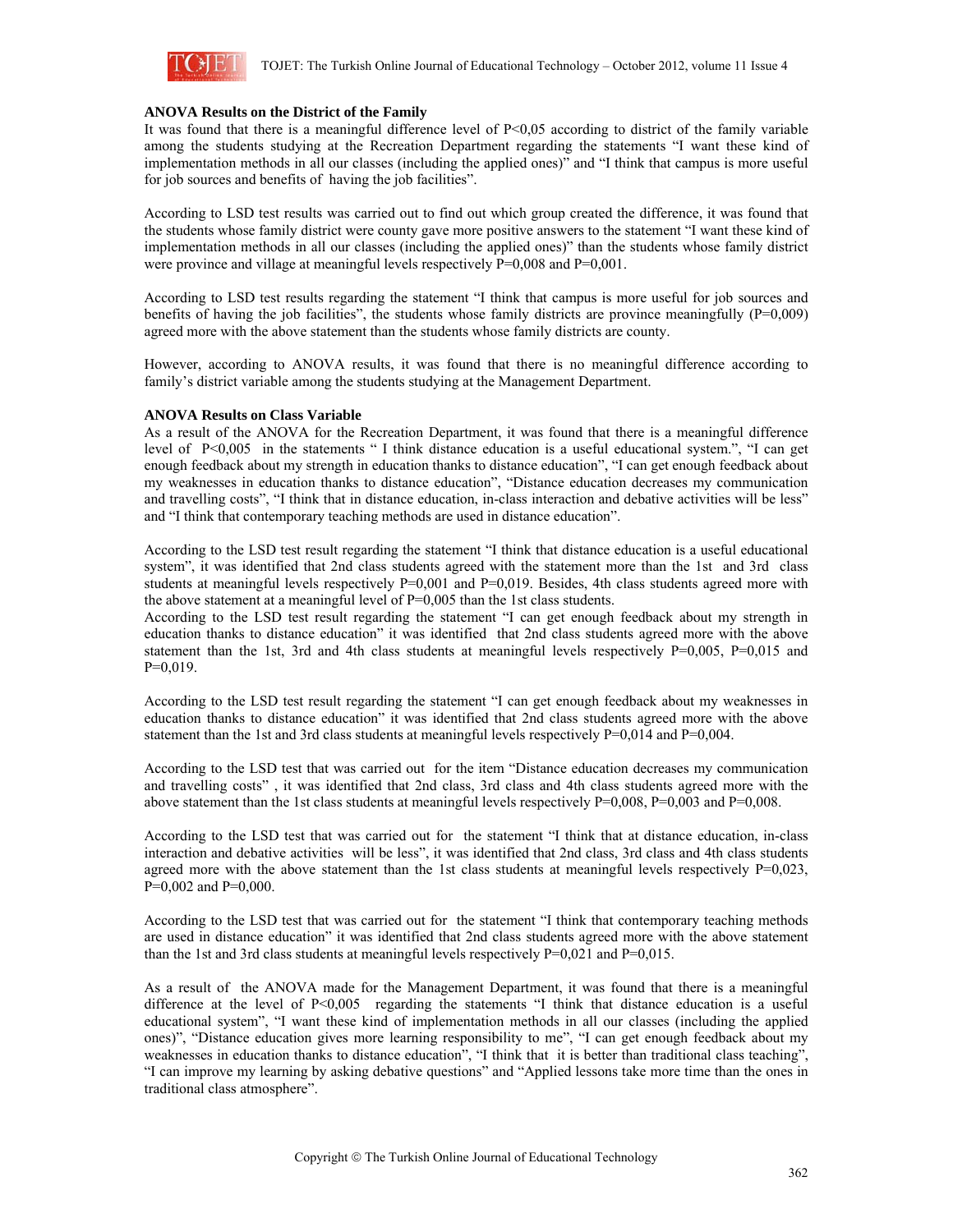

According to the LSD test that was carried out for the statement "I think that distance education is a useful educational system" it was identified that 3rd class students agreed more than the 1st, 2nd and 4th class students at meaningful levels respectively  $P=0,036$ ,  $P=0,000$  and  $P=0,000$ . Also, 1st class students agreed more with the above item than the 2nd and 4th class students at meaningful levels respectively P=0,032 and P=0,042.

According to the LSD test that was carried out for the statement "I want these kind of implementation methods in all our classes (including the applied ones)" it was identified that 1st class students agreed more than the 3rd and 4th class students at meaningful levels respectively P=0,025 and P=0,000. Also, 2nd class students agreed more with the above statement at a meaningful level of  $P=0.013$  than the 4th class students.

According to the LSD test that was carried out for the statement "Distance education gives more learning responsibility to me" and it was seen that 1st class students agreed more than the 2nd and 4th class students at meaningful levels respectively P=0,005 and P=0,009.

According to the LSD test that was carried out for the statement "I can get enough feedback about my weaknesses in education thanks to distance education" it was identified that 1st , 2nd and 3rd class students agreed more than the 4th class students at meaningful levels respectively  $P=0.002$ ,  $P=0.023$  and  $P=0.006$ .

According to the LSD test that was carried out for the statement "I think that it is better than the traditional class teaching" it was identified that 1st class students agreed more than the 2nd and 4th class students at meaningful levels respectively P=0,005 and P=0,015.

According to the LSD test that was carried out for the statement "I can improve my learning by asking debative questions" , it was identified that 1st and 3rd class students agreed more than the 4th class students at meaningful levels respectively P=0,001 and P=0,035.

According to the LSD test that was carried out for the statement "Applied lessons take more time than the ones in traditional class atmosphere", it was identified that 3rd class students agreed more than the 2nd and 4th class students at meaningful levels respectively P=0,006 and P=0,019.

## **CONCLUSION**

The result of this study has shown that the variables like sex, having a computer and an internet access at home, monthly income of the families of students, the place where students' families live and class levels of the students have an influence on their opinions. For example, the female students agreed more with the statement "Distance education gives more learning responsibility to me; the male students agreed more with the statement "I can ask questions I avoid to ask in class atmosphere thanks to distance education". Moreover, the variables like having a computer and an internet access at home, and families who live in small towns affected students' views in positive ways. Furthermore, it was seen that class levels of the students resulted in meaningful differences between the students' views. Students almost from every class level had more positive views on some of the statements and the views differed from each other concerning certain statements.

Based on these results some recommendations can be made as follows: While designing distance education, classes that take student qualities into consideration might help them to increase their concentration. Besides, improving distance education facilities and the number of the courses accessible via distance education might help the students who have difficulties in attending the courses due to personal issues. Moreover, designing asynchronous learning facilities and improving the flexibility of the attendance may help students to attend courses without being worried to skip the classes.

### **REFERENCES**

- Beaudoin, M. (1990). The Instructor's Changing Role in Distance Education. The American Journal of Distance Education, 4(2), 21-29.
- Creed, C. (2001). The use of distance education for teachers: Report for DFID. UK: International Research Foundation for Open Learning.
- Gamble, L. C., & Fischer, P. E. (1993). Preparing Rural Special Educators Using Distance Learning Technology: Innovative Model. In D. Montgomery (Ed.). ACRES Conference Proceedings (pp. 134-138), Salt Lake City, UT.
- Grill, J. (1999). Access to Learning: Rethinking the Promise of Distance Education. Adult Learning /Technology. Summer 1999, 32-33.